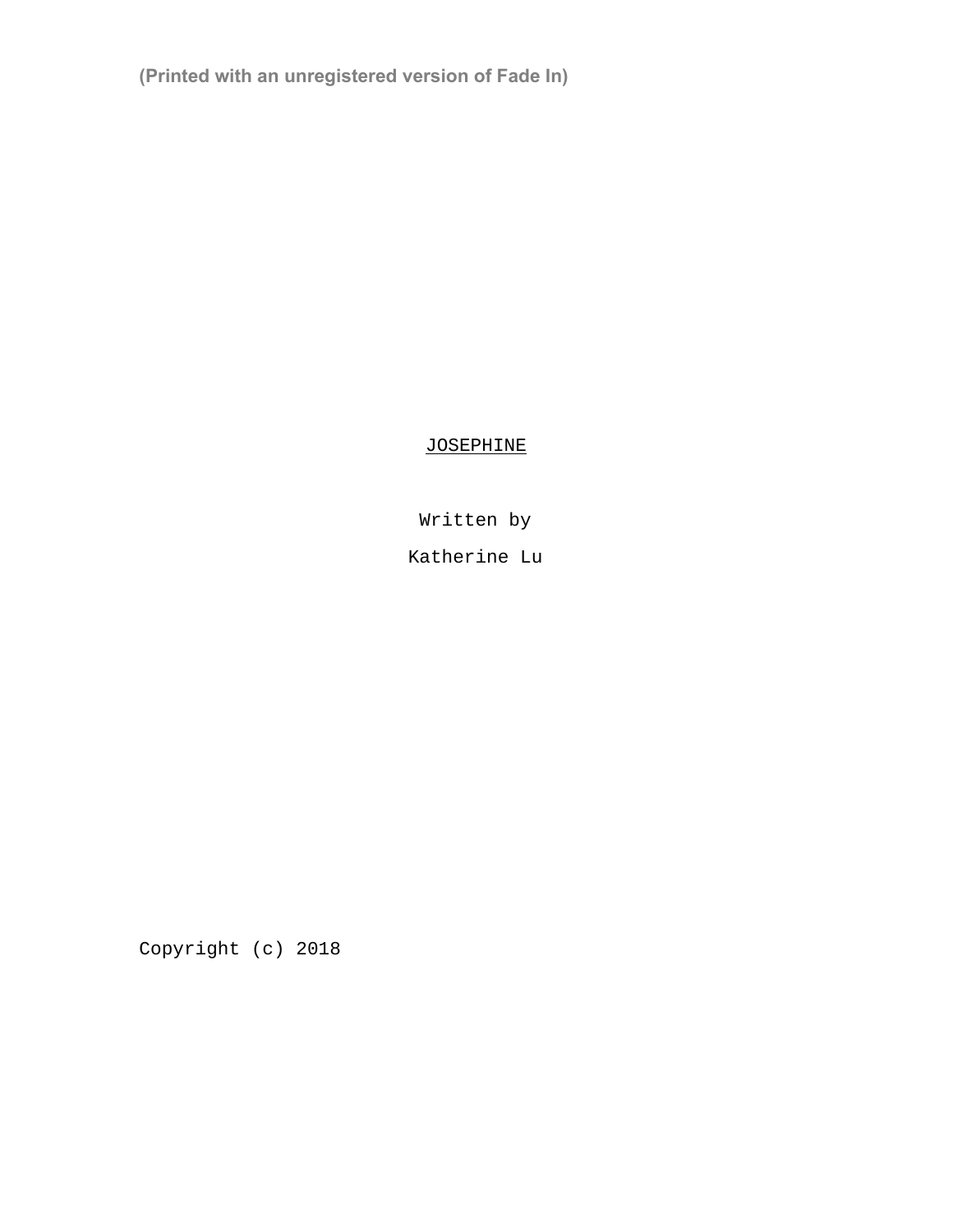**(Printed with an unregistered version of Fade In)**

INT. LIVING ROOM - DAY

JOSEPHINE, mid-30s. Her eyes are bloodshot, her shirt wrinkled. Her yoga pants, a faded black, look like they need to be laundered.

The living room floor is strewn with giant Lego blocks of different colors. A BABY sits in the middle, BAWLING.

She digs around the kitchen cupboards, tiptoeing to reach the highest shelf. Small snack packets fall to the floor, one falling on her face.

Finally she finds the can of tiny star-shaped cereal puffs she was looking for. She frantically POPS open the lid, and pours the puffs into a bowl.

She kneels to give the bowl to the baby, who smacks it out of her hand, sending the cookies everywhere. Josephine shifts back to avoid the cookies hitting her face. She looks stunned, offended.

She stands up, only to backtrack onto a block, biting her lower lip to hold back an expletive. She squeals in pain under her breath.

The baby locks eyes with Josephine, its face covered in tears and snot. It continues to bawl with an anger that can only be rivaled by Ares, the Greek god of war.

Josephine CRUMBLES onto the ground. Her body language is the epitome of defeat.

From an aerial view, we see she is surrounded by the plastic blocks and the tiny star-shaped cookies, a poor man's constellation.

Crawling on all fours, Josephine navigates around the blocks, pushing them out of the way. We hear the crunch of the cookies under her knees and hands.

Her eyes glisten with hope as she finds a small plastic pacifier that was hidden under a block. It is covered in lint and crumbs.

She puts the pacifier in her mouth to clean it, and stuffs it in the baby's mouth.

The cries stop. She is overcome with relief.

She crawls onto the living room couch and closes her eyes. Her face relaxes. Her brows un-furrow. There is a moment of serenity.